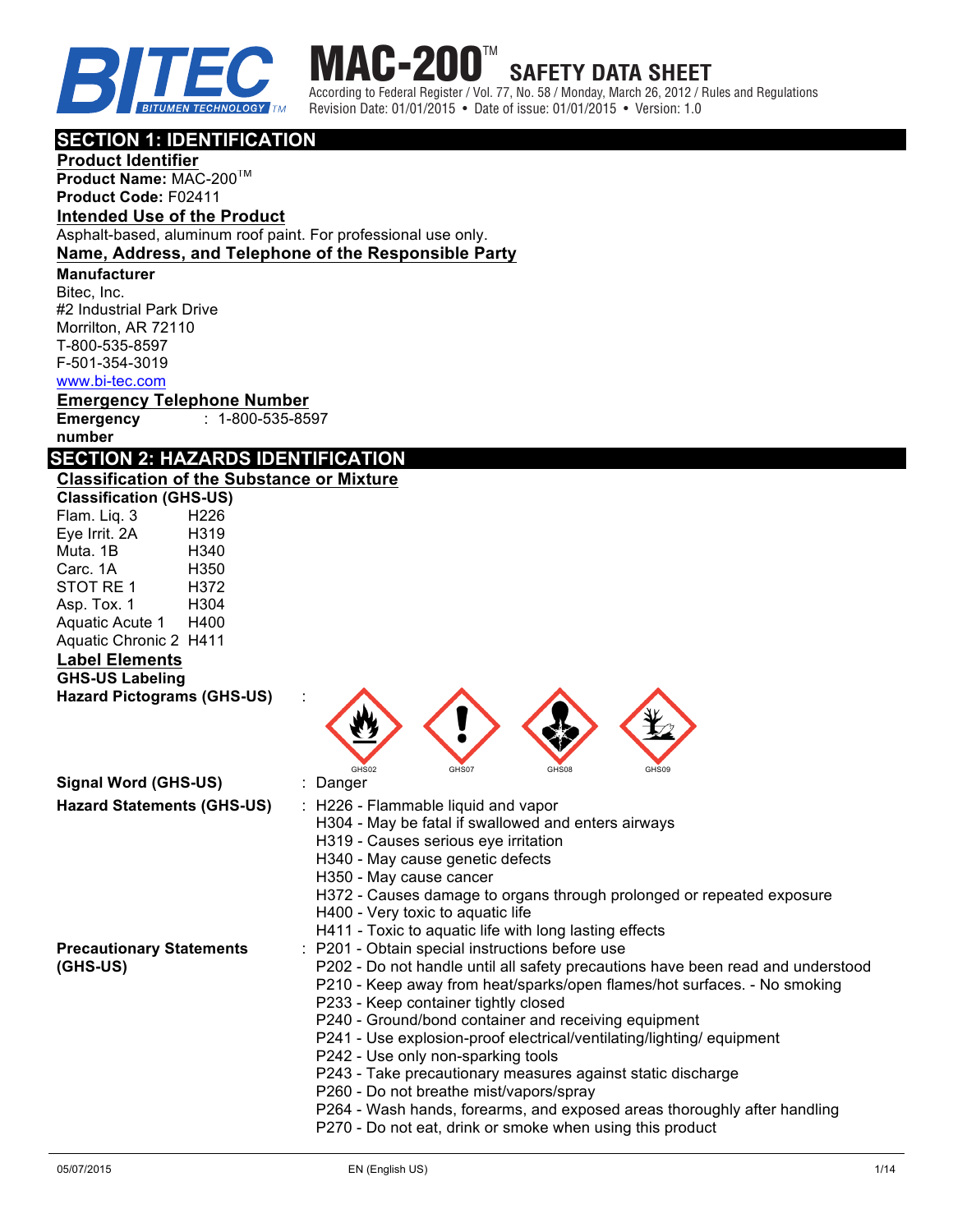P273 - Avoid release to the environment P280 - Wear protective gloves/protective clothing/eye protection/face protection P301+P310 - IF SWALLOWED: Immediately call a POISON CENTER or doctor/physician P303+P361+P353 - IF ON SKIN (or hair): Remove/Take off immediately all contaminated clothing. Rinse skin with water/shower P305+P351+P338 - If in eyes: Rinse cautiously with water for several minutes. Remove contact lenses, if present and easy to do. Continue rinsing P308+P313 - If exposed or concerned: Get medical advice/attention P314 - Get medical advice and attention if you feel unwell P331 - If swallowed, do NOT induce vomiting P337+P313 - If eye irritation persists: Get medical advice/attention P370+P378 - In case of fire: Use appropriate media to extinguish P391 - Collect spillage P403+P235 - Store in a well-ventilated place. Keep cool P405 - Store locked up P501 - Dispose of contents/container according to local, regional, national, territorial, provincial, and international regulations.

### **Other Hazards**

**Other Hazards Not Contributing to the Classification**: Contains a small amount of hydrogen sulfide. Hydrogen sulfide is a fatal, and highly flammable gas with a rotten egg odor that quickly causes odor fatigue. Heating of this product and storage under elevated temperatures or over long periods of time may release higher amounts of hydrogen sulfide. Hydrogen sulfide is also an asphyxiant.

### **Unknown Acute Toxicity (GHS-US)**

Not available

## **SECTION 3: COMPOSITION/INFORMATION ON INGREDIENTS**

| <b>Mixture</b>                        |                           |           |                                         |
|---------------------------------------|---------------------------|-----------|-----------------------------------------|
| <b>Name</b>                           | <b>Product identifier</b> | $%$ (w/w) | <b>Classification (GHS-US)</b>          |
| Stoddard solvent                      | (CAS No) 8052-41-3        | $15 - 40$ | Flam. Lig. 3, H226                      |
|                                       |                           |           | Muta. 1B, H340                          |
|                                       |                           |           | Carc. 1B, H350                          |
|                                       |                           |           | Asp. Tox. 1, H304                       |
|                                       |                           |           | Aquatic Acute 1, H400                   |
|                                       |                           |           | Aquatic Chronic 2, H411                 |
| Asphalt                               | (CAS No) 8052-42-4        | $10 - 30$ | Flam. Liq. 2, H225                      |
|                                       |                           |           | Eye Irrit. 2A, H319                     |
|                                       |                           |           | Carc. 2, H351                           |
| Aluminum                              | (CAS No) 7429-90-5        | $10 - 30$ | Flam. Sol. 1, H228                      |
|                                       |                           |           | Water-react. 2, H261                    |
| Naphtha, petroleum, hydrodesulfurized | (CAS No) 64742-82-1       | $5 - 10$  | Muta. 1B, H340                          |
| heavy                                 |                           |           | Carc. 1B, H350                          |
|                                       |                           |           | Asp. Tox. 1, H304                       |
| Quartz                                | (CAS No) 14808-60-7       | $1 - 3$   | Carc. 1A, H350                          |
|                                       |                           |           | <b>STOT SE 3, H335</b>                  |
|                                       |                           |           | <b>STOT RE 1, H372</b>                  |
| Hydrogen sulfide                      | (CAS No) 7783-06-4        | $1 - 3$   | Flam. Gas 1, H220                       |
|                                       |                           |           | Liquefied gas, H280                     |
|                                       |                           |           | Acute Tox. 2 (Inhalation:gas), H330     |
|                                       |                           |           | Eye Irrit. 2A, H319                     |
|                                       |                           |           | <b>STOT SE 1, H370</b>                  |
|                                       |                           |           | Aquatic Acute 1, H400                   |
|                                       |                           |           | Aquatic Chronic 1, H410                 |
| Benzene, 1,2,4-trimethyl-             | (CAS No) 95-63-6          | $1 - 3$   | Flam. Liq. 3, H226                      |
|                                       |                           |           | Acute Tox. 4 (Inhalation: vapour), H332 |
|                                       |                           |           | Skin Irrit. 2, H315                     |
|                                       |                           |           | Eye Irrit. 2A, H319                     |
|                                       |                           |           | Carc. 2, H351                           |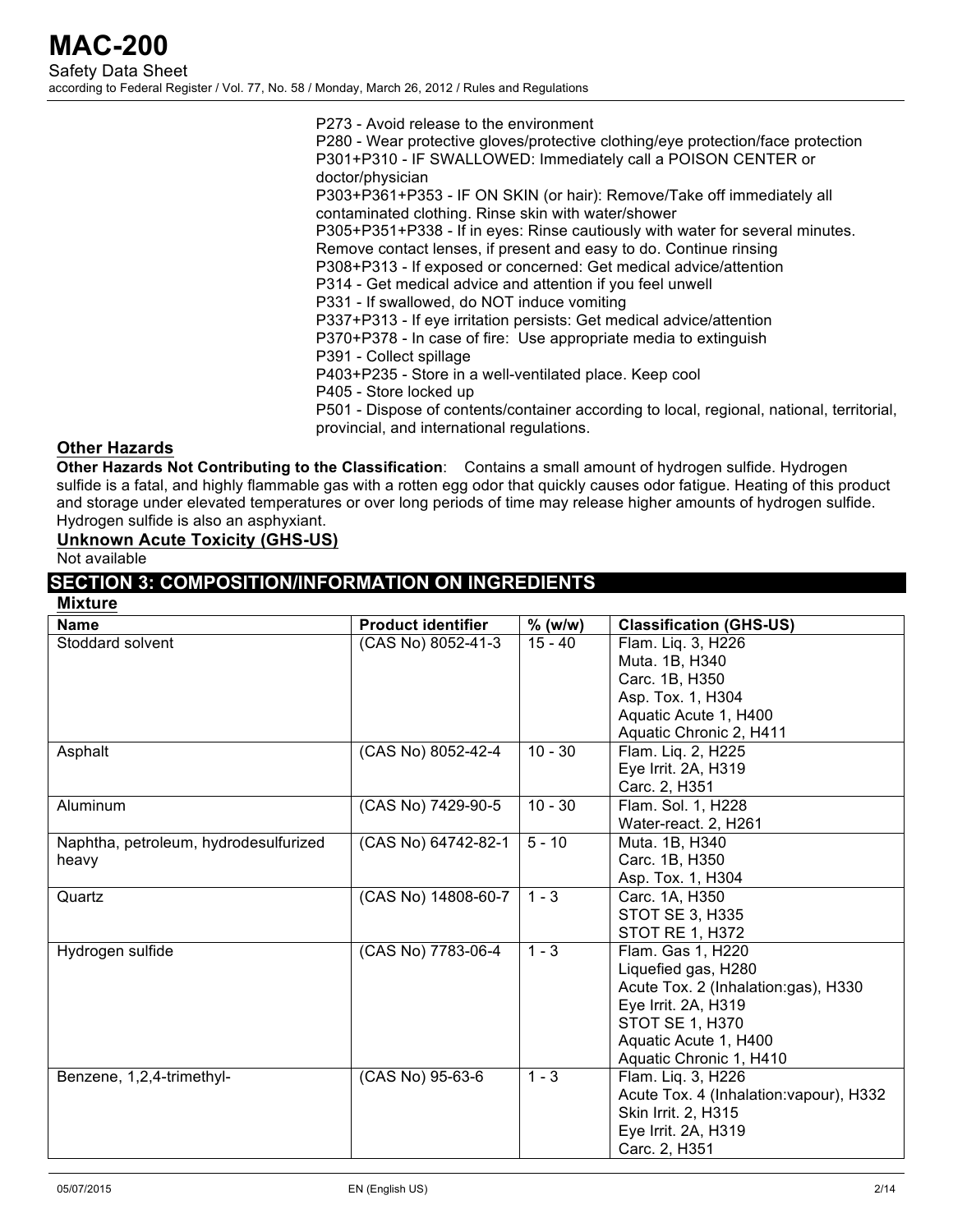Safety Data Sheet

according to Federal Register / Vol. 77, No. 58 / Monday, March 26, 2012 / Rules and Regulations

|                        |                   |           | STOT SE 3, H335         |
|------------------------|-------------------|-----------|-------------------------|
|                        |                   |           | Asp. Tox. 1, H304       |
|                        |                   |           | Aquatic Acute 2, H401   |
|                        |                   |           | Aquatic Chronic 2, H411 |
| 1,3,5-Trimethylbenzene | (CAS No) 108-67-8 | $1 - 3$   | Flam. Liq. 3, H226      |
|                        |                   |           | Skin Irrit. 2, H315     |
|                        |                   |           | Eye Irrit. 2A, H319     |
|                        |                   |           | <b>STOT SE 3, H335</b>  |
|                        |                   |           | Asp. Tox. 1, H304       |
|                        |                   |           | Aquatic Acute 2, H401   |
|                        |                   |           | Aquatic Chronic 2, H411 |
| Isopropyl alcohol      | (CAS No) 67-63-0  | $0.1 - 1$ | Flam. Liq. 2, H225      |
|                        |                   |           | Eye Irrit. 2A, H319     |
|                        |                   |           | STOT SE 3, H336         |

## **SECTION 4: FIRST AID MEASURES**

### **Description of First Aid Measures**

**General:** Never give anything by mouth to an unconscious person. If you feel unwell, seek medical advice (show the label where possible). IF exposed or concerned: Get medical advice/attention.

**Inhalation:** When symptoms occur: go into open air and ventilate suspected area. Seek medical attention.

**Skin Contact:** Remove contaminated clothing. Drench affected area with water for at least 15 minutes. Seek medical attention.

**Eye Contact:** Rinse cautiously with water for several minutes. Remove contact lenses, if present and easy to do. Continue rinsing. Seek medical attention.

**Ingestion:** Rinse mouth. Do NOT induce vomiting. Seek medical attention.

#### **Most Important Symptoms and Effects Both Acute and Delayed**

**General:** Causes eye irritation. Effects of exposure (inhalation, ingestion or skin contact) to substance may be delayed. Swallowing the liquid may cause aspiration into the lungs with the risk of chemical pneumonitis.

**Inhalation:** May cause irritation to the respiratory tract.

**Skin Contact:** May cause skin irritation.

**Eye Contact:** Causes eye irritation.

**Ingestion:** Ingestion is likely to be harmful or have adverse effects. Aspiration into the lungs can occur during ingestion or vomiting and may cause lung injury.

**Chronic Symptoms:** May cause genetic defects. May cause cancer. Causes damage to organs through prolonged or repeated exposure.

### **Indication of Any Immediate Medical Attention and Special Treatment Needed**

If medical advice is needed, have product container or label at hand.

## **SECTION 5: FIRE-FIGHTING MEASURES**

## **Extinguishing Media**

**Suitable Extinguishing Media:** dry chemical powder, alcohol-resistant foam, carbon dioxide (CO<sub>2</sub>). Use extinguishing media appropriate for surrounding fire.

**Unsuitable Extinguishing Media:** Do not use extinguishing media containing water. Water or foam may cause frothing. Use of water on product above 100  $^{\circ}$ C (212  $^{\circ}$ F) can cause product to expand with explosive force.

### **Special Hazards Arising From the Substance or Mixture**

**Fire Hazard:** This product is flammable.

**Explosion Hazard:** Product is not explosive.

**Reactivity:** Flammable liquid and vapor.

#### **Advice for Firefighters**

**Precautionary Measures Fire:** Not available

**Firefighting Instructions:** Exercise caution when fighting any chemical fire.

**Protection During Firefighting:** Do not enter fire area without proper protective equipment, including respiratory protection.

**Hazardous Combustion Products**: Carbon dioxide, carbon monoxide, smoke, fumes, unburned hydrocarbons and oxides of sulfur and/or nitrogen. Hydrogen sulfide and other sulfur-containing gases can evolve from this product particularily at elevated temperatures. Hot asphalt can release toxic Hydrogen Sulfide gas! Hydrogen Sulfide can accumulate in vapor space of tanks and vessels during transfer and storage of this material.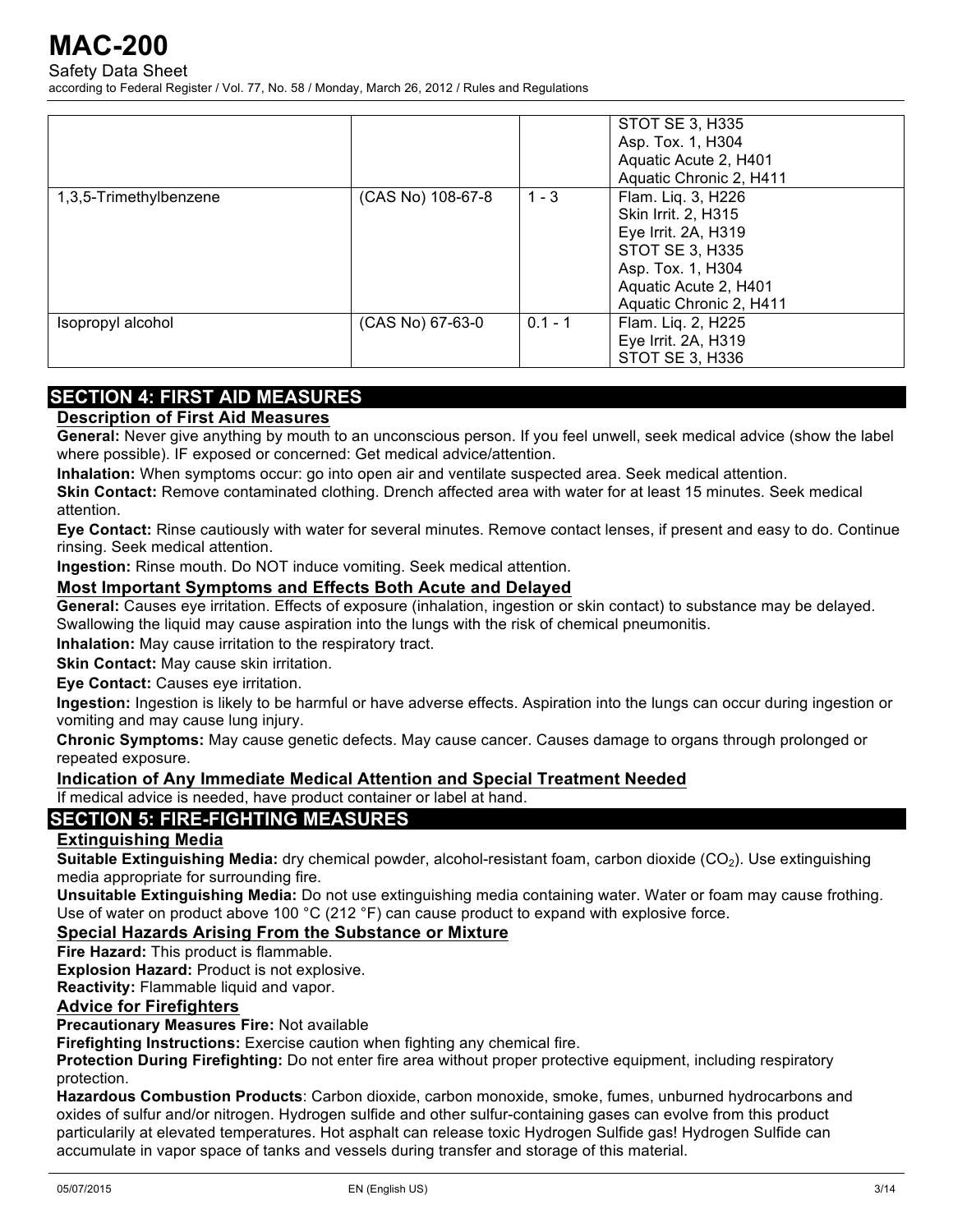Safety Data Sheet according to Federal Register / Vol. 77, No. 58 / Monday, March 26, 2012 / Rules and Regulations

#### **Reference to Other Sections**

Refer to section 9 for flammability properties.

### **SECTION 6: ACCIDENTAL RELEASE MEASURES**

#### **Personal Precautions, Protective Equipment and Emergency Procedures**

**General Measures:** Keep away from heat/sparks/open flames/hot surfaces. – No smoking.

#### **For Non-Emergency Personnel**

**Protective Equipment:** Use appropriate personal protection equipment (PPE).

**Emergency Procedures:** Evacuate unnecessary personnel.

#### **For Emergency Personnel**

**Protective Equipment:** Equip cleanup crew with proper protection.

**Emergency Procedures:** Ventilate area.

#### **Environmental Precautions**

Prevent entry to sewers and public waters.

#### **Methods and Material for Containment and Cleaning Up**

**For Containment:** Let the product solidify. Absorb and/or contain spill with inert material, then place in suitable container. Do not take up in combustible material such as: saw dust or cellulosic material.

**Methods for Cleaning Up:** Clear up spills immediately and dispose of waste safely.

**Reference to Other Sections**

See heading 8, Exposure Controls and Personal Protection.

#### **SECTION 7: HANDLING AND STORAGE**

#### **Precautions for Safe Handling**

**Hygiene Measures:** Handle in accordance with good industrial hygiene and safety procedures. Wash hands and other exposed areas with mild soap and water before eating, drinking, or smoking and again when leaving work.

#### **Conditions for Safe Storage, Including Any Incompatibilities**

**Storage Conditions:** Store in a dry, cool and well-ventilated place. Keep container tightly closed.

**Storage Area:** Store locked up. Store in a well-ventilated place.

**Specific End Use(s)** Aluminum Roof Paint

## **SECTION 8: EXPOSURE CONTROLS/PERSONAL PROTECTION**

## **Control Parameters**

| Asphalt (8052-42-4)          |                                           |                                          |
|------------------------------|-------------------------------------------|------------------------------------------|
| Mexico                       | OEL TWA (mg/m <sup>3</sup> )              | $5 \text{ mg/m}^3$                       |
| Mexico                       | OEL STEL (mg/m <sup>3</sup> )             | 10 mg/ $m3$                              |
| <b>USA ACGIH</b>             | ACGIH TWA (mg/m <sup>3</sup> )            | $0.5$ mg/m <sup>3</sup>                  |
| <b>USA NIOSH</b>             | NIOSH REL (ceiling) (mg/m <sup>3</sup> )  | 5 mg/ $m3$                               |
| Alberta                      | OEL TWA (mg/m <sup>3</sup> )              | 5 mg/m <sup>3</sup> (Petroleum; Bitumen) |
| <b>British Columbia</b>      | OEL TWA (mg/m <sup>3</sup> )              | $0.5$ mg/m <sup>3</sup>                  |
| Manitoba                     | OEL TWA (mg/m <sup>3</sup> )              | $0.5$ mg/m <sup>3</sup>                  |
| New Brunswick                | $\overline{OEL}$ TWA (mg/m <sup>3</sup> ) | 5 mg/m <sup>3</sup> (petroleum fumes)    |
| Newfoundland &               | OEL TWA (mg/m <sup>3</sup> )              | $0.5$ mg/m <sup>3</sup>                  |
| Labrador                     |                                           |                                          |
| Nova Scotia                  | OEL TWA (mg/m <sup>3</sup> )              | $0.5$ mg/m <sup>3</sup>                  |
| Nunavut                      | OEL STEL (mg/m <sup>3</sup> )             | 10 mg/m <sup>3</sup> (Petroleum fumes)   |
| Nunavut                      | OEL TWA (mg/m <sup>3</sup> )              | 5 mg/m <sup>3</sup> (Petroleum fumes)    |
| <b>Northwest Territories</b> | OEL STEL (mg/m <sup>3</sup> )             | 10 mg/m <sup>3</sup> (Petroleum fumes)   |
| <b>Northwest Territories</b> | OEL TWA (mg/m <sup>3</sup> )              | 5 mg/m <sup>3</sup> (Petroleum fumes)    |
| Ontario                      | OEL TWA (mg/m <sup>3</sup> )              | $0.5$ mg/m <sup>3</sup>                  |
| <b>Prince Edward Island</b>  | $\overline{OEL}$ TWA (mg/m <sup>3</sup> ) | $0.5$ mg/m <sup>3</sup>                  |
| Québec                       | VEMP (mg/m <sup>3</sup> )                 | 5 mg/ $m^3$                              |
| Saskatchewan                 | OEL STEL (mg/m <sup>3</sup> )             | 1.5 mg/ $m3$ (fumes)                     |
| Saskatchewan                 | $\overline{OEL}$ TWA (mg/m <sup>3</sup> ) | $0.5$ mg/m <sup>3</sup>                  |
| Yukon                        | OEL STEL (mg/m <sup>3</sup> )             | 10 mg/ $m3$                              |
| Yukon                        | OEL TWA (mg/m <sup>3</sup> )              | $5 \text{ mg/m}^3$                       |
| Stoddard solvent (8052-41-3) |                                           |                                          |
| Mexico                       | OEL TWA (mg/m <sup>3</sup> )              | 523 mg/ $m3$                             |
| Mexico                       | OEL TWA (ppm)                             | 100 ppm                                  |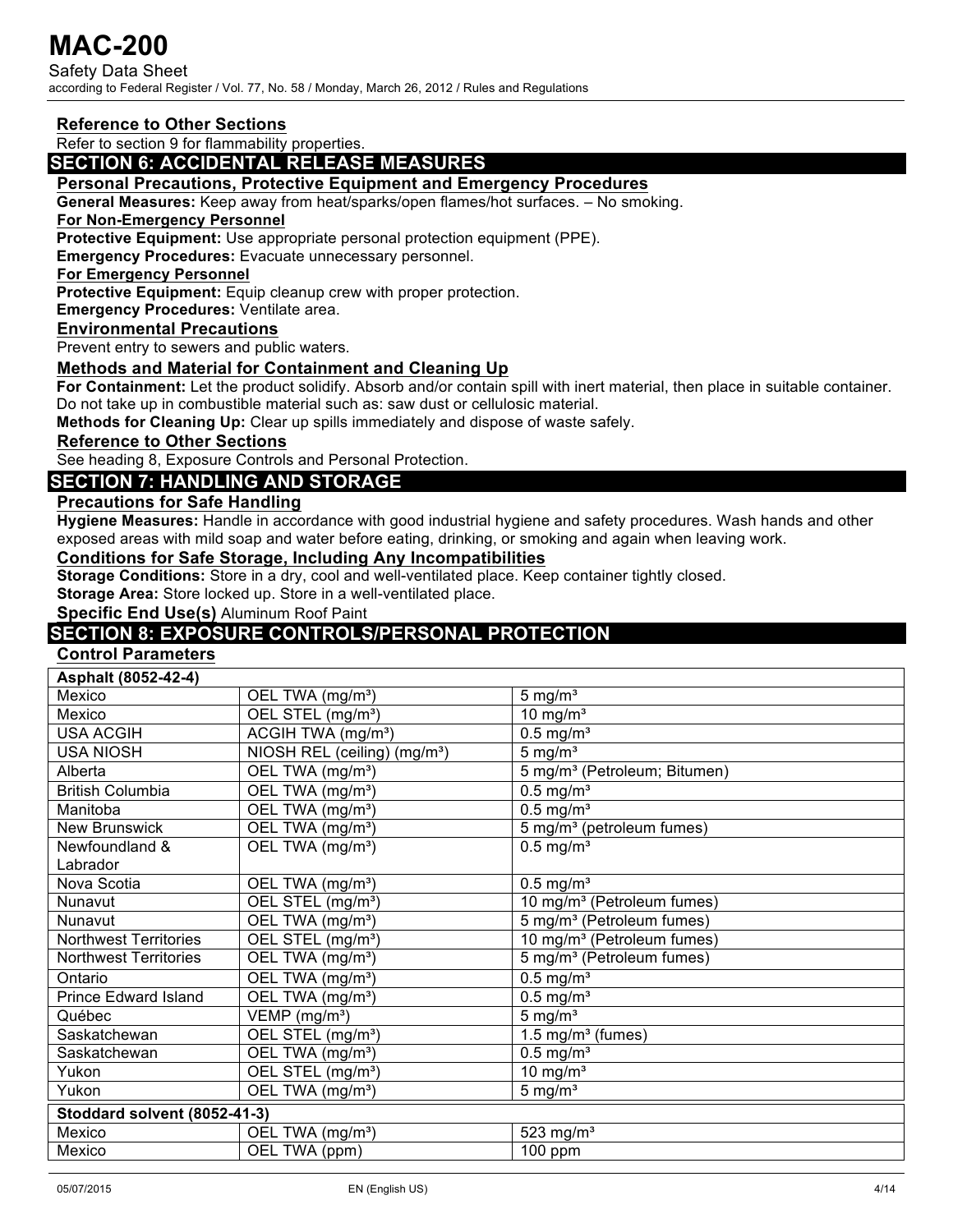#### Safety Data Sheet

| Mexico                              | OEL STEL (mg/m <sup>3</sup> )            | 1050 mg/m <sup>3</sup>                                |
|-------------------------------------|------------------------------------------|-------------------------------------------------------|
| Mexico                              | OEL STEL (ppm)                           | 200 ppm                                               |
| <b>USA ACGIH</b>                    | ACGIH TWA (ppm)                          | 100 ppm                                               |
| <b>USA OSHA</b>                     | OSHA PEL (TWA) (mg/m <sup>3</sup> )      | 2900 mg/m <sup>3</sup>                                |
| <b>USA OSHA</b>                     | OSHA PEL (TWA) (ppm)                     | 500 ppm                                               |
| <b>USA NIOSH</b>                    | NIOSH REL (TWA) (mg/m <sup>3</sup> )     | 350 mg/m <sup>3</sup>                                 |
| <b>USA NIOSH</b>                    | NIOSH REL (ceiling) (mg/m <sup>3</sup> ) | 1800 mg/m <sup>3</sup>                                |
| <b>USA IDLH</b>                     | US IDLH (mg/m <sup>3</sup> )             | 20000 mg/m <sup>3</sup>                               |
| Alberta                             | OEL TWA (mg/m <sup>3</sup> )             | $572$ mg/m <sup>3</sup>                               |
| Alberta                             | OEL TWA (ppm)                            | 100 ppm                                               |
| <b>British Columbia</b>             | OEL STEL (mg/m <sup>3</sup> )            | 580 mg/m <sup>3</sup>                                 |
| <b>British Columbia</b>             | OEL TWA (mg/m <sup>3</sup> )             | 290 mg/m <sup>3</sup>                                 |
| Manitoba                            | OEL TWA (ppm)                            | 100 ppm                                               |
| <b>New Brunswick</b>                | OEL TWA (mg/m <sup>3</sup> )             | 525 mg/ $m3$                                          |
| <b>New Brunswick</b>                | OEL TWA (ppm)                            | 100 ppm                                               |
| Newfoundland &                      | OEL TWA (ppm)                            | 100 ppm                                               |
| Labrador                            |                                          |                                                       |
| Nova Scotia                         | OEL TWA (ppm)                            | 100 ppm                                               |
| Nunavut                             | OEL STEL (mg/m <sup>3</sup> )            | 720 mg/m <sup>3</sup>                                 |
| Nunavut                             | OEL STEL (ppm)                           | 125 ppm                                               |
| Nunavut                             | OEL TWA (mg/m <sup>3</sup> )             | $575$ mg/m <sup>3</sup>                               |
| Nunavut                             | OEL TWA (ppm)                            | 100 ppm                                               |
| <b>Northwest Territories</b>        | OEL STEL (mg/m <sup>3</sup> )            | 720 mg/m <sup>3</sup>                                 |
| <b>Northwest Territories</b>        | OEL STEL (ppm)                           | 125 ppm                                               |
| <b>Northwest Territories</b>        | OEL TWA (mg/m <sup>3</sup> )             | $575$ mg/m <sup>3</sup>                               |
| <b>Northwest Territories</b>        | OEL TWA (ppm)                            | 100 ppm                                               |
| Ontario                             | OEL TWA (mg/m <sup>3</sup> )             | 525 mg/m <sup>3</sup> (140°C Flash aliphatic solvent) |
| <b>Prince Edward Island</b>         | OEL TWA (ppm)                            | 100 ppm                                               |
| Québec                              | VEMP (mg/m <sup>3</sup> )                | $525$ mg/m <sup>3</sup>                               |
| Québec                              | $VEMP$ (ppm)                             | $\overline{100}$ ppm                                  |
|                                     | OEL STEL (ppm)                           | $125$ ppm                                             |
| Saskatchewan<br>Saskatchewan        | OEL TWA (ppm)                            | 100 ppm                                               |
| Yukon                               | OEL STEL (mg/m <sup>3</sup> )            | 720 mg/m <sup>3</sup>                                 |
| Yukon                               | OEL STEL (ppm)                           | 150 ppm                                               |
| Yukon                               | OEL TWA (mg/m <sup>3</sup> )             | $575$ mg/m <sup>3</sup>                               |
| Yukon                               | OEL TWA (ppm)                            | 100 ppm                                               |
|                                     |                                          |                                                       |
| Benzene, 1,2,4-trimethyl- (95-63-6) |                                          |                                                       |
| <b>USA NIOSH</b>                    | NIOSH REL (TWA) (mg/m <sup>3</sup> )     | 125 mg/ $m3$                                          |
| <b>USA NIOSH</b>                    | NIOSH REL (TWA) (ppm)                    | 25 ppm                                                |
| Hydrogen sulfide (7783-06-4)        |                                          |                                                       |
| Mexico                              | OEL TWA (mg/m <sup>3</sup> )             | 14 mg/ $m3$                                           |
| Mexico                              | OEL TWA (ppm)                            | 10 ppm                                                |
| Mexico                              | OEL STEL (mg/m <sup>3</sup> )            | $21$ mg/m <sup>3</sup>                                |
| Mexico                              | OEL STEL (ppm)                           | 15 ppm                                                |
| <b>USA ACGIH</b>                    | ACGIH TWA (ppm)                          | 1 ppm                                                 |
| <b>USA ACGIH</b>                    | ACGIH STEL (ppm)                         | 5 ppm                                                 |
| <b>USA OSHA</b>                     | OSHA PEL (Ceiling) (ppm)                 | 20 ppm                                                |
| <b>USA NIOSH</b>                    | NIOSH REL (ceiling) (mg/m <sup>3</sup> ) | 15 mg/ $m3$                                           |
| <b>USA NIOSH</b>                    | NIOSH REL (ceiling) (ppm)                | 10 ppm                                                |
| <b>USA IDLH</b>                     | US IDLH (ppm)                            | 100 ppm                                               |
| Alberta                             | OEL Ceiling (mg/m <sup>3</sup> )         | $21$ mg/m <sup>3</sup>                                |
| Alberta                             | OEL Ceiling (ppm)                        | 15 ppm                                                |
| Alberta                             | OEL TWA (mg/m <sup>3</sup> )             | 14 mg/ $m3$                                           |
| Alberta                             | OEL TWA (ppm)                            | 10 ppm                                                |
| <b>British Columbia</b>             | OEL Ceiling (ppm)                        | 10 ppm                                                |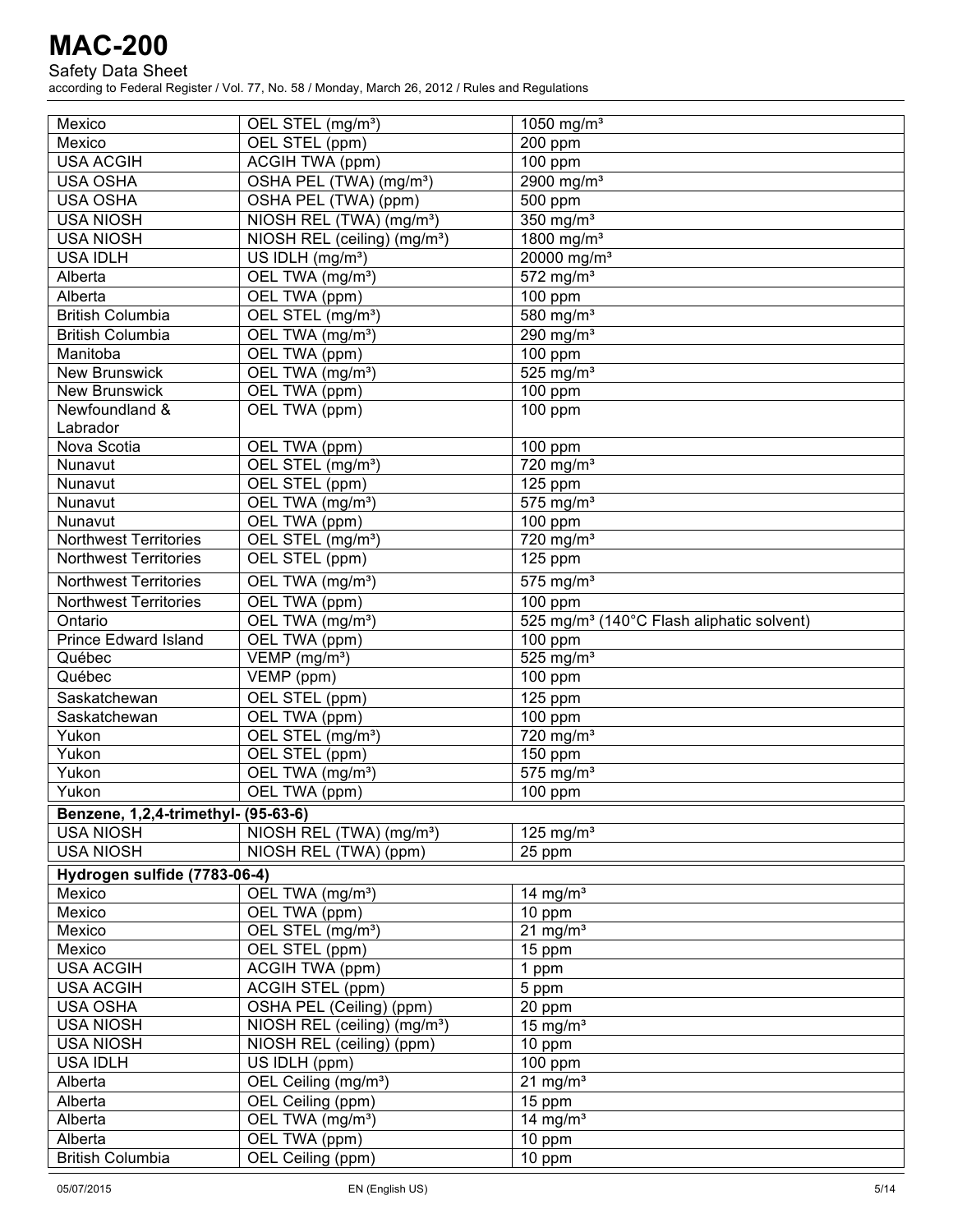#### Safety Data Sheet

| Manitoba                          | OEL STEL (ppm)                                | 5 ppm                                                                     |
|-----------------------------------|-----------------------------------------------|---------------------------------------------------------------------------|
| Manitoba                          | OEL TWA (ppm)                                 | 1 ppm                                                                     |
| <b>New Brunswick</b>              | OEL STEL (mg/m <sup>3</sup> )                 | $21 \text{ mg/m}^3$                                                       |
| <b>New Brunswick</b>              | OEL STEL (ppm)                                | 15 ppm                                                                    |
| <b>New Brunswick</b>              | OEL TWA (mg/m <sup>3</sup> )                  | 14 mg/ $m3$                                                               |
| <b>New Brunswick</b>              | OEL TWA (ppm)                                 | 10 ppm                                                                    |
| Newfoundland &                    | OEL STEL (ppm)                                | 5 ppm                                                                     |
| Labrador                          |                                               |                                                                           |
| Newfoundland &                    | OEL TWA (ppm)                                 | 1 ppm                                                                     |
| Labrador                          |                                               |                                                                           |
| Nova Scotia                       | OEL STEL (ppm)                                | 5 ppm                                                                     |
| Nova Scotia                       | OEL TWA (ppm)                                 | 1 ppm                                                                     |
| Nunavut                           | OEL Ceiling (mg/m <sup>3</sup> )              | 28 mg/ $m3$                                                               |
| Nunavut                           | OEL Ceiling (ppm)                             | 20 ppm                                                                    |
| Nunavut                           |                                               | 21 mg/ $m3$                                                               |
|                                   | OEL STEL (mg/m <sup>3</sup> )                 |                                                                           |
| Nunavut                           | OEL STEL (ppm)                                | 15 ppm                                                                    |
| Nunavut                           | OEL TWA (mg/m <sup>3</sup> )                  | 14 mg/ $m3$                                                               |
| Nunavut                           | OEL TWA (ppm)                                 | 10 ppm                                                                    |
| <b>Northwest Territories</b>      | OEL Ceiling (mg/m <sup>3</sup> )              | 28 mg/ $m3$                                                               |
| <b>Northwest Territories</b>      | <b>OEL Ceiling (ppm)</b>                      | 20 ppm                                                                    |
| <b>Northwest Territories</b>      | OEL STEL (mg/m <sup>3</sup> )                 | $21$ mg/m <sup>3</sup>                                                    |
| <b>Northwest Territories</b>      | OEL STEL (ppm)                                | 15 ppm                                                                    |
| <b>Northwest Territories</b>      | OEL TWA (mg/m <sup>3</sup> )                  | 14 mg/ $m3$                                                               |
| <b>Northwest Territories</b>      | OEL TWA (ppm)                                 | 10 ppm                                                                    |
| Ontario                           | OEL STEL (ppm)                                | 15 ppm                                                                    |
| Ontario                           | OEL TWA (ppm)                                 | 10 ppm                                                                    |
| <b>Prince Edward Island</b>       | OEL STEL (ppm)                                | 5 ppm                                                                     |
| <b>Prince Edward Island</b>       | OEL TWA (ppm)                                 | 1 ppm                                                                     |
| Québec                            | VECD (mg/m <sup>3</sup> )                     | 21 mg/ $m3$                                                               |
| Québec                            | $\overline{\text{VECD}}$ (ppm)                | 15 ppm                                                                    |
| Québec                            | $\overline{\text{VEMP}}$ (mg/m <sup>3</sup> ) | 14 mg/ $m3$                                                               |
| Québec                            | $\overline{\mathsf{VEMP}}$ (ppm)              | 10 ppm                                                                    |
| Saskatchewan                      | OEL STEL (ppm)                                | 15 ppm                                                                    |
| Saskatchewan                      | OEL TWA (ppm)                                 | 10 ppm                                                                    |
| Yukon                             | OEL STEL (mg/m <sup>3</sup> )                 | $27 \text{ mg/m}^3$                                                       |
| Yukon                             | OEL STEL (ppm)                                | 15 ppm                                                                    |
| Yukon                             | OEL TWA (mg/m <sup>3</sup> )                  | $15 \text{ mg/m}^3$                                                       |
| Yukon                             | OEL TWA (ppm)                                 | 10 ppm                                                                    |
|                                   |                                               |                                                                           |
| 1,3,5-Trimethylbenzene (108-67-8) |                                               |                                                                           |
| <b>USA NIOSH</b>                  | NIOSH REL (TWA) (mg/m <sup>3</sup> )          | 125 mg/ $m3$                                                              |
| <b>USA NIOSH</b>                  | NIOSH REL (TWA) (ppm)                         | 25 ppm                                                                    |
| Quartz (14808-60-7)               |                                               |                                                                           |
| Mexico                            | OEL TWA (mg/m <sup>3</sup> )                  | $0.1$ mg/m <sup>3</sup>                                                   |
| <b>USA ACGIH</b>                  | ACGIH TWA (mg/m <sup>3</sup> )                | $0.025$ mg/m <sup>3</sup>                                                 |
| <b>USA OSHA</b>                   | OSHA PEL (STEL) (mg/m <sup>3</sup> )          | 250 mppcf/%SiO <sub>2</sub> +5, 10mg/m <sup>3</sup> /%SiO <sub>2</sub> +2 |
| <b>USA NIOSH</b>                  | NIOSH REL (TWA) (mg/m <sup>3</sup> )          | $0.05 \text{ mg/m}^3$                                                     |
| <b>USA IDLH</b>                   | US IDLH (mg/m <sup>3</sup> )                  | $\overline{50}$ mg/m <sup>3</sup>                                         |
| Alberta                           | OEL TWA (mg/m <sup>3</sup> )                  | $0.025$ mg/m <sup>3</sup>                                                 |
| <b>British Columbia</b>           | OEL TWA (mg/m <sup>3</sup> )                  | $0.025$ mg/m <sup>3</sup>                                                 |
| Manitoba                          | OEL TWA (mg/m <sup>3</sup> )                  | $0.025$ mg/m <sup>3</sup>                                                 |
| <b>New Brunswick</b>              | OEL TWA (mg/m <sup>3</sup> )                  | $0.1$ mg/m <sup>3</sup>                                                   |
| Newfoundland &                    | OEL TWA (mg/m <sup>3</sup> )                  | $0.025$ mg/m <sup>3</sup>                                                 |
| Labrador                          |                                               |                                                                           |
| Nova Scotia                       | OEL TWA (mg/m <sup>3</sup> )                  | $0.025$ mg/m <sup>3</sup>                                                 |
| Nunavut                           | OEL TWA (mg/m <sup>3</sup> )                  | $0.3$ mg/m <sup>3</sup> (total mass)                                      |
|                                   |                                               |                                                                           |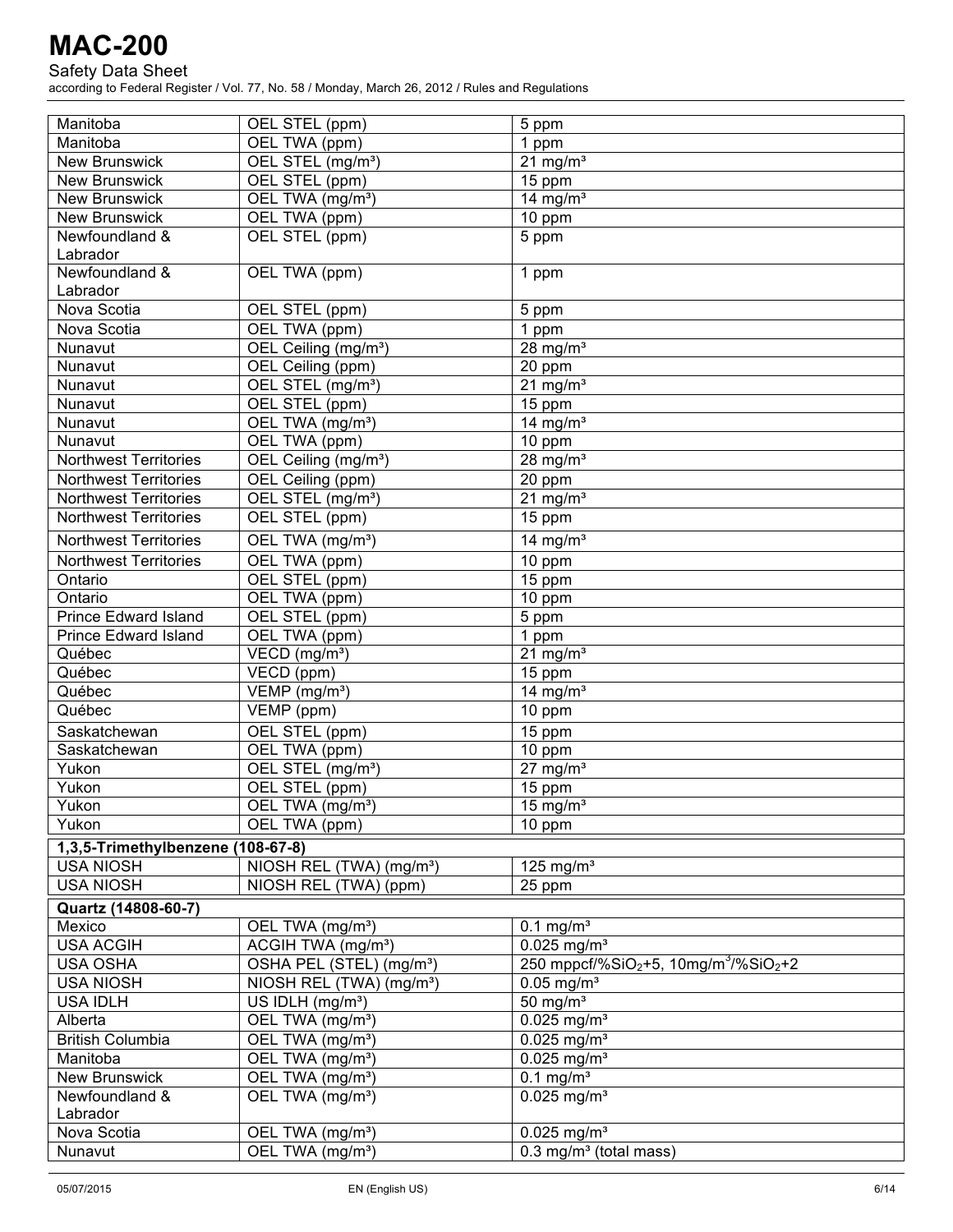#### Safety Data Sheet

| <b>Northwest Territories</b> | OEL TWA (mg/m <sup>3</sup> )          | $0.3$ mg/m <sup>3</sup> (total mass)                      |
|------------------------------|---------------------------------------|-----------------------------------------------------------|
| Ontario                      | OEL TWA (mg/m <sup>3</sup> )          | 0.10 mg/m <sup>3</sup> (designated substances regulation) |
| <b>Prince Edward Island</b>  | OEL TWA (mg/m <sup>3</sup> )          | $0.025$ mg/m <sup>3</sup>                                 |
| Québec                       | VEMP (mg/m <sup>3</sup> )             | $0.1$ mg/m <sup>3</sup>                                   |
| Saskatchewan                 | OEL TWA (mg/m <sup>3</sup> )          | $0.05$ mg/m <sup>3</sup>                                  |
| Yukon                        | OEL TWA (mg/m <sup>3</sup> )          | 300 particle/mL                                           |
| Isopropyl alcohol (67-63-0)  |                                       |                                                           |
| Mexico                       | OEL TWA (mg/m <sup>3</sup> )          | 980 mg/m <sup>3</sup>                                     |
| Mexico                       | OEL TWA (ppm)                         | 400 ppm                                                   |
| Mexico                       | OEL STEL (mg/m <sup>3</sup> )         | 1225 mg/m <sup>3</sup>                                    |
| Mexico                       | OEL STEL (ppm)                        | 500 ppm                                                   |
| <b>USA ACGIH</b>             | ACGIH TWA (ppm)                       | 200 ppm                                                   |
| <b>USA ACGIH</b>             | ACGIH STEL (ppm)                      | 400 ppm                                                   |
| <b>USA OSHA</b>              | OSHA PEL (TWA) (mg/m <sup>3</sup> )   | 980 mg/m <sup>3</sup>                                     |
| <b>USA OSHA</b>              | OSHA PEL (TWA) (ppm)                  | 400 ppm                                                   |
| <b>USA NIOSH</b>             | NIOSH REL (TWA) (mg/m <sup>3</sup> )  | 980 mg/m <sup>3</sup>                                     |
| <b>USA NIOSH</b>             | NIOSH REL (TWA) (ppm)                 | 400 ppm                                                   |
| <b>USA NIOSH</b>             | NIOSH REL (STEL) (mg/m <sup>3</sup> ) | 1225 mg/m <sup>3</sup>                                    |
| <b>USA NIOSH</b>             | NIOSH REL (STEL) (ppm)                | 500 ppm                                                   |
| <b>USA IDLH</b>              | US IDLH (ppm)                         | 2000 ppm (10% LEL)                                        |
| Alberta                      | OEL STEL (mg/m <sup>3</sup> )         | 984 mg/m <sup>3</sup>                                     |
| Alberta                      | OEL STEL (ppm)                        | 400 ppm                                                   |
| Alberta                      | OEL TWA (mg/m <sup>3</sup> )          | $492$ mg/m <sup>3</sup>                                   |
| Alberta                      | OEL TWA (ppm)                         | 200 ppm                                                   |
| <b>British Columbia</b>      | OEL STEL (ppm)                        | 400 ppm                                                   |
| <b>British Columbia</b>      | OEL TWA (ppm)                         | 200 ppm                                                   |
| Manitoba                     | OEL STEL (ppm)                        | 400 ppm                                                   |
| Manitoba                     | OEL TWA (ppm)                         | 200 ppm                                                   |
| <b>New Brunswick</b>         | OEL STEL (mg/m <sup>3</sup> )         | 1230 mg/m <sup>3</sup>                                    |
| <b>New Brunswick</b>         | OEL STEL (ppm)                        | 500 ppm                                                   |
| <b>New Brunswick</b>         | OEL TWA (mg/m <sup>3</sup> )          | 983 $mg/m3$                                               |
| <b>New Brunswick</b>         | OEL TWA (ppm)                         | 400 ppm                                                   |
| Newfoundland &               | OEL STEL (ppm)                        | 400 ppm                                                   |
| Labrador                     |                                       |                                                           |
| Newfoundland &               | OEL TWA (ppm)                         | 200 ppm                                                   |
| Labrador                     |                                       |                                                           |
| Nova Scotia                  | OEL STEL (ppm)                        | 400 ppm                                                   |
| Nova Scotia                  | OEL TWA (ppm)                         | 200 ppm                                                   |
| Nunavut                      | OEL STEL (mg/m <sup>3</sup> )         | 1228 mg/m <sup>3</sup>                                    |
| Nunavut                      | OEL STEL (ppm)                        | $\overline{500}$ ppm                                      |
| Nunavut                      | OEL TWA (mg/m <sup>3</sup> )          | 983 $mg/m3$                                               |
| Nunavut                      | OEL TWA (ppm)                         | 400 ppm                                                   |
| <b>Northwest Territories</b> | OEL STEL (mg/m <sup>3</sup> )         | 1228 mg/m <sup>3</sup>                                    |
| <b>Northwest Territories</b> | OEL STEL (ppm)                        | 500 ppm                                                   |
| <b>Northwest Territories</b> | OEL TWA (mg/m <sup>3</sup> )          | $\overline{98}3$ mg/m <sup>3</sup>                        |
| <b>Northwest Territories</b> | OEL TWA (ppm)                         | $\overline{400}$ ppm                                      |
| Ontario                      | OEL STEL (ppm)                        | 400 ppm                                                   |
| Ontario                      | OEL TWA (ppm)                         | 200 ppm                                                   |
| <b>Prince Edward Island</b>  | OEL STEL (ppm)                        | 400 ppm                                                   |
| <b>Prince Edward Island</b>  | OEL TWA (ppm)                         | 200 ppm                                                   |
| Québec                       | VECD (mg/m <sup>3</sup> )             | 1230 mg/m <sup>3</sup>                                    |
| Québec                       | VECD (ppm)                            | 500 ppm                                                   |
| Québec                       | VEMP (mg/m <sup>3</sup> )             | 985 mg/m <sup>3</sup>                                     |
| Québec                       | $\overline{\mathsf{VEMP}}$ (ppm)      | 400 ppm                                                   |
| Saskatchewan                 | OEL STEL (ppm)                        | 400 ppm                                                   |
|                              |                                       |                                                           |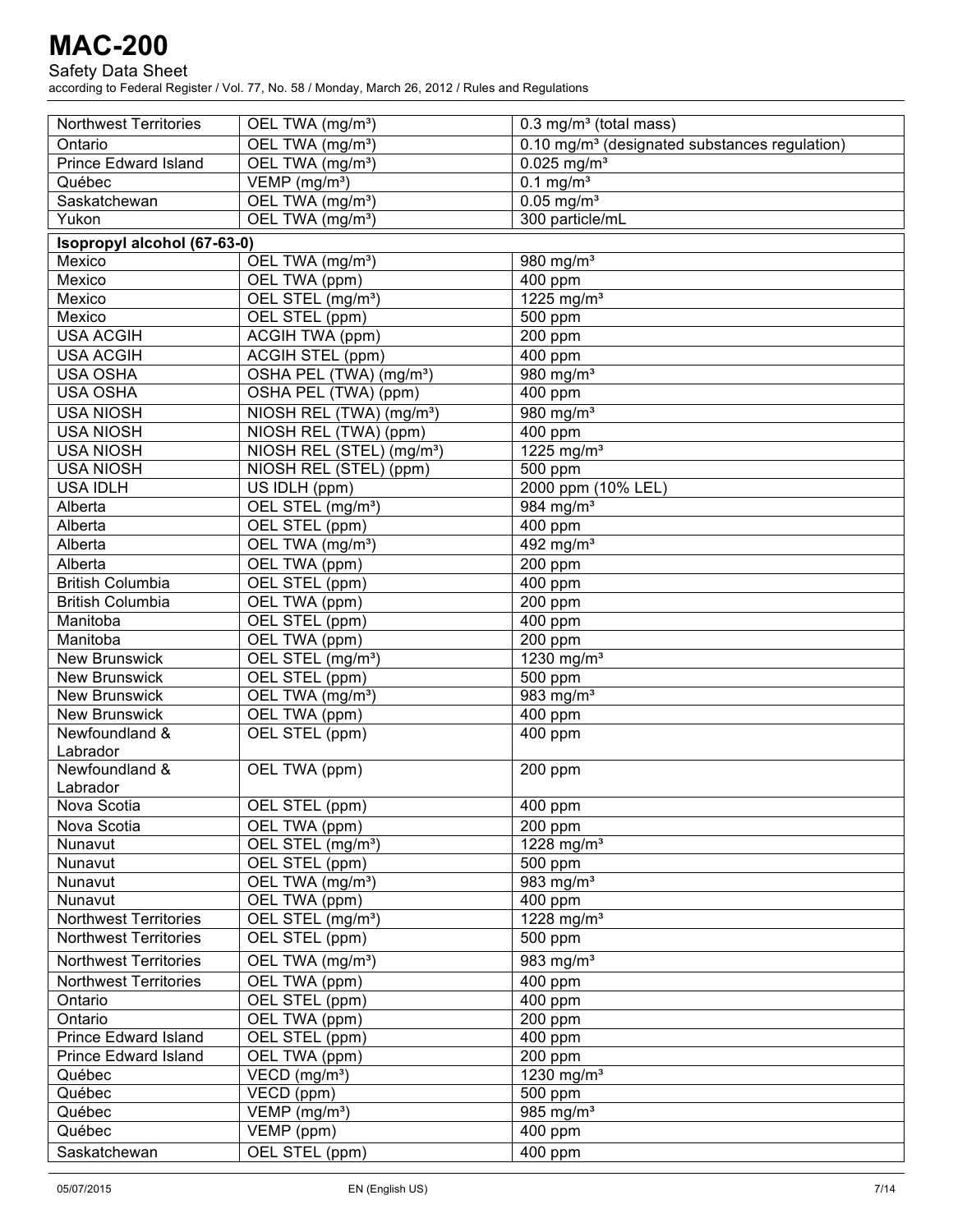Safety Data Sheet

according to Federal Register / Vol. 77, No. 58 / Monday, March 26, 2012 / Rules and Regulations

| Saskatchewan                 | OEL TWA (ppm)                        | 200 ppm                |
|------------------------------|--------------------------------------|------------------------|
| Yukon                        | OEL STEL (mg/m <sup>3</sup> )        | 1225 mg/m <sup>3</sup> |
| Yukon                        | OEL STEL (ppm)                       | 500 ppm                |
| Yukon                        | OEL TWA (mg/m <sup>3</sup> )         | 980 mg/m <sup>3</sup>  |
| Yukon                        | OEL TWA (ppm)                        | 400 ppm                |
| Aluminum (7429-90-5)         |                                      |                        |
| Mexico                       | OEL TWA (mg/m <sup>3</sup> )         | 10 mg/ $m3$            |
| <b>USA ACGIH</b>             | ACGIH TWA (mg/m <sup>3</sup> )       | 1 mg/ $m3$             |
| <b>USA OSHA</b>              | OSHA PEL (TWA) (mg/m <sup>3</sup> )  | $5 \text{ mg/m}^3$     |
| <b>USA NIOSH</b>             | NIOSH REL (TWA) (mg/m <sup>3</sup> ) | $5 \text{ mg/m}^3$     |
| Alberta                      | OEL TWA (mg/m <sup>3</sup> )         | 10 mg/ $m3$            |
| <b>British Columbia</b>      | OEL TWA (mg/m <sup>3</sup> )         | 1.0 mg/ $m3$           |
| Manitoba                     | OEL TWA (mg/m <sup>3</sup> )         | 1 mg/ $m3$             |
| <b>New Brunswick</b>         | OEL TWA (mg/m <sup>3</sup> )         | 10 mg/ $m3$            |
| Newfoundland &               | OEL TWA (mg/m <sup>3</sup> )         | 1 mg/ $m3$             |
| Labrador                     |                                      |                        |
| Nova Scotia                  | OEL TWA (mg/m <sup>3</sup> )         | 1 mg/ $m3$             |
| Nunavut                      | OEL STEL (mg/m <sup>3</sup> )        | $20$ mg/m <sup>3</sup> |
| Nunavut                      | OEL TWA (mg/m <sup>3</sup> )         | 10 mg/ $m3$            |
| <b>Northwest Territories</b> | OEL STEL (mg/m <sup>3</sup> )        | $20$ mg/m <sup>3</sup> |
| <b>Northwest Territories</b> | OEL TWA (mg/m <sup>3</sup> )         | 10 mg/ $m3$            |
| Ontario                      | OEL TWA (mg/m <sup>3</sup> )         | 1 mg/ $m3$             |
| <b>Prince Edward Island</b>  | OEL TWA (mg/m <sup>3</sup> )         | 1 mg/ $m3$             |
| Québec                       | $VEMP$ (mg/m <sup>3</sup> )          | 10 mg/ $m3$            |
| Saskatchewan                 | OEL STEL (mg/m <sup>3</sup> )        | $20 \text{ mg/m}^3$    |
| Saskatchewan                 | OEL TWA (mg/m <sup>3</sup> )         | 10 mg/ $m3$            |
|                              |                                      |                        |

### **Exposure Controls**

**Appropriate Engineering Controls:** Ensure all national/local regulations are observed. Gas detectors should be used when flammable gases/vapours may be released.

**Personal Protective Equipment:** Gloves. Protective clothing. Protective goggles. Insufficient ventilation: wear respiratory protection.



**Materials for Protective Clothing:** Not available

**Hand Protection:** protective gloves.

**Eye Protection:** Chemical goggles or safety glasses.

**Skin and Body Protection:** Wear suitable protective clothing.

**Respiratory Protection:** If exposure limits are exceeded or irritation is experienced, NIOSH approved respiratory protection should be worn.

**Other Information:** When using, do not eat, drink or smoke.

### **SECTION 9: PHYSICAL AND CHEMICAL PROPERTIES**

| <b>Information on Basic Physical and Chemical Properties</b> |                      |
|--------------------------------------------------------------|----------------------|
| <b>Physical State</b>                                        | Liquid               |
| Appearance                                                   | Viscous, Silver      |
| Odor                                                         | Petroleum distillate |
| <b>Odor Threshold</b>                                        | Not available        |
| рH                                                           | Not available        |
| <b>Relative Evaporation Rate (butylacetate=1)</b>            | Not available        |
| <b>Melting Point</b>                                         | Not available        |
| <b>Freezing Point</b>                                        | Not available        |
| <b>Boiling Point</b>                                         | Not available        |
| <b>Flash Point</b>                                           | 41 °C (105.8°F)      |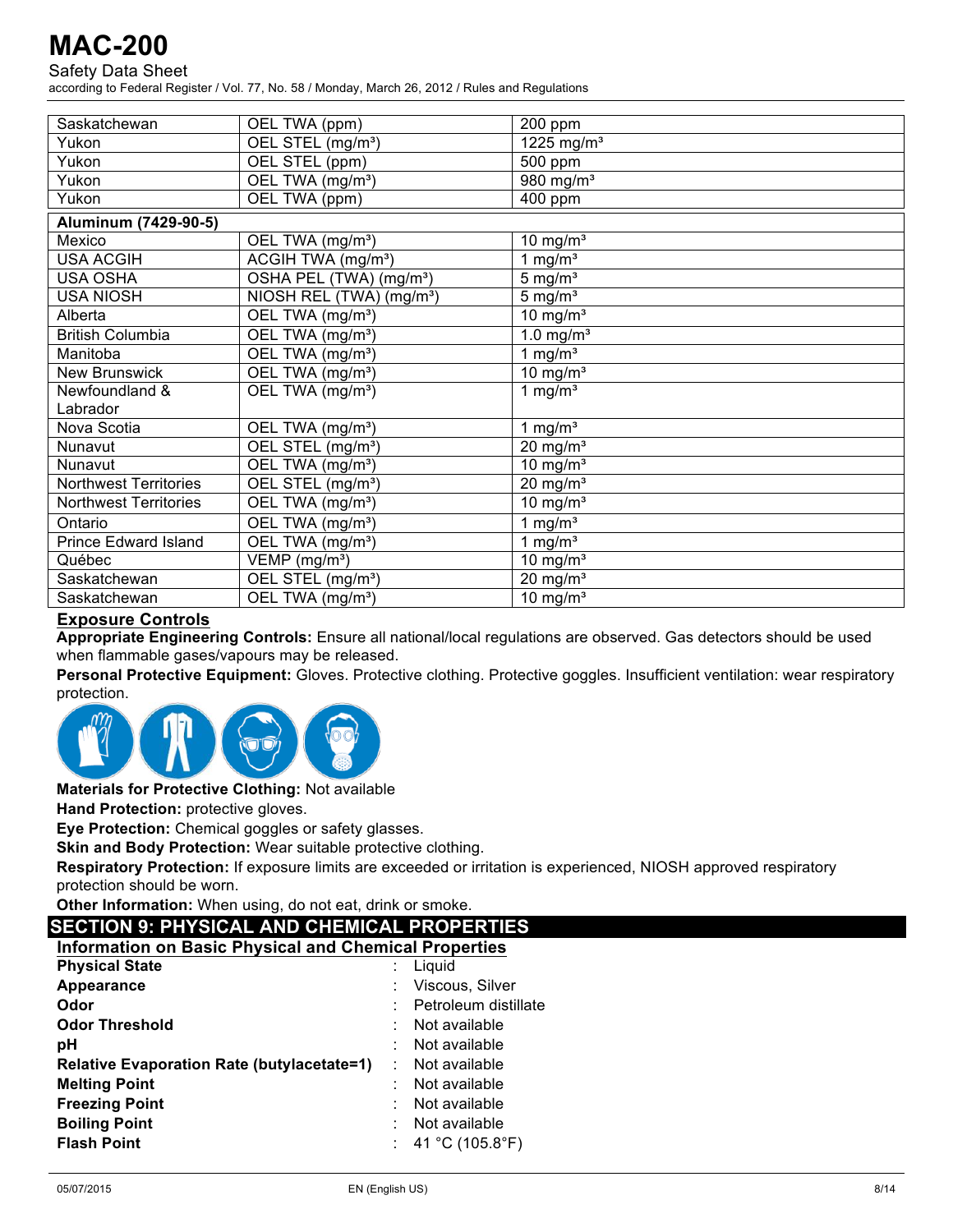Safety Data Sheet according to Federal Register / Vol. 77, No. 58 / Monday, March 26, 2012 / Rules and Regulations

| <b>Auto-ignition Temperature</b>                  | Not available                                                        |
|---------------------------------------------------|----------------------------------------------------------------------|
| <b>Decomposition Temperature</b>                  | Not available                                                        |
| Flammability (solid, gas)                         | Not available                                                        |
| <b>Lower Flammable Limit</b>                      | Not available                                                        |
| <b>Upper Flammable Limit</b>                      | Not available                                                        |
| <b>Vapor Pressure</b>                             | Not available                                                        |
| Relative Vapor Density at 20 °C                   | Not available                                                        |
| <b>Relative Density</b>                           | Not available                                                        |
| <b>Specific Gravity</b>                           | $0.95$ g/ml                                                          |
| <b>Solubility</b>                                 | <b>Negligible</b>                                                    |
| <b>Partition coefficient: n-octanol/water</b>     | Not available                                                        |
| <b>Viscosity</b>                                  | Not available                                                        |
| <b>Explosion Data - Sensitivity to Mechanical</b> | Not expected to present an explosion hazard due to mechanical        |
| <b>Impact</b>                                     | impact.                                                              |
| <b>Explosion Data - Sensitivity to Static</b>     | Not expected to present an explosion hazard due to static discharge. |
| <b>Discharge</b>                                  |                                                                      |
| <b>CECTION 40: CTADILITY AND DEACTIVITY</b>       |                                                                      |

## **SECTION 10: STABILITY AND REACTIVITY**

**Reactivity:** Flammable liquid and vapor.

**Chemical Stability:** Product is stable.

**Possibility of Hazardous Reactions:** Hazardous polymerization will not occur.

**Conditions to Avoid:** Direct sunlight. Extremely high or low temperatures. Open flame.

**Incompatible Materials:** strong acids. Strong bases. Strong oxidizers.

**Hazardous Decomposition Products:** Carbon dioxide, carbon monoxide, smoke, fumes, unburned hydrocarbons and oxides of sulfur and/or nitrogen. Hydrogen sulfide and other sulfur-containing gases can evolve from this product particularily at elevated temperatures. Hot asphalt can release toxic Hydrogen Sulfide gas! Hydrogen Sulfide can accumulate in vapor space of tanks and vessels during transfer and storage of this material.

## **SECTION 11: TOXICOLOGICAL INFORMATION**

## **Information on Toxicological Effects - Product**

**Acute Toxicity:** Not classified

**LD50 and LC50 Data:** Not available

**Skin Corrosion/Irritation:** Not classified

**Serious Eye Damage/Irritation:** Causes serious eye irritation.

**Respiratory or Skin Sensitization:** Not classified

**Germ Cell Mutagenicity:** May cause genetic defects.

**Teratogenicity:** Not available

**Carcinogenicity:** May cause cancer.

**Specific Target Organ Toxicity (Repeated Exposure):** Causes damage to organs through prolonged or repeated exposure.

**Reproductive Toxicity:** Not classified

**Specific Target Organ Toxicity (Single Exposure):** Not classified

**Aspiration Hazard:** May be fatal if swallowed and enters airways.

**Symptoms/Injuries After Inhalation:** May cause irritation to the respiratory tract.

**Symptoms/Injuries After Skin Contact:** May cause skin irritation.

**Symptoms/Injuries After Eye Contact:** Causes eye irritation.

**Symptoms/Injuries After Ingestion:** Ingestion is likely to be harmful or have adverse effects. Aspiration into the lungs can occur during ingestion or vomiting and may cause lung injury.

**Chronic Symptoms:** May cause genetic defects. May cause cancer. Causes damage to organs through prolonged or repeated exposure.

## **Information on Toxicological Effects - Ingredient(s)**

## **LD50 and LC50 Data:**

| Asphalt (8052-42-4) |            |
|---------------------|------------|
| LD50 Oral Rat       | 5000 mg/kg |
| LD50 Dermal Rabbit  | 2000 mg/kg |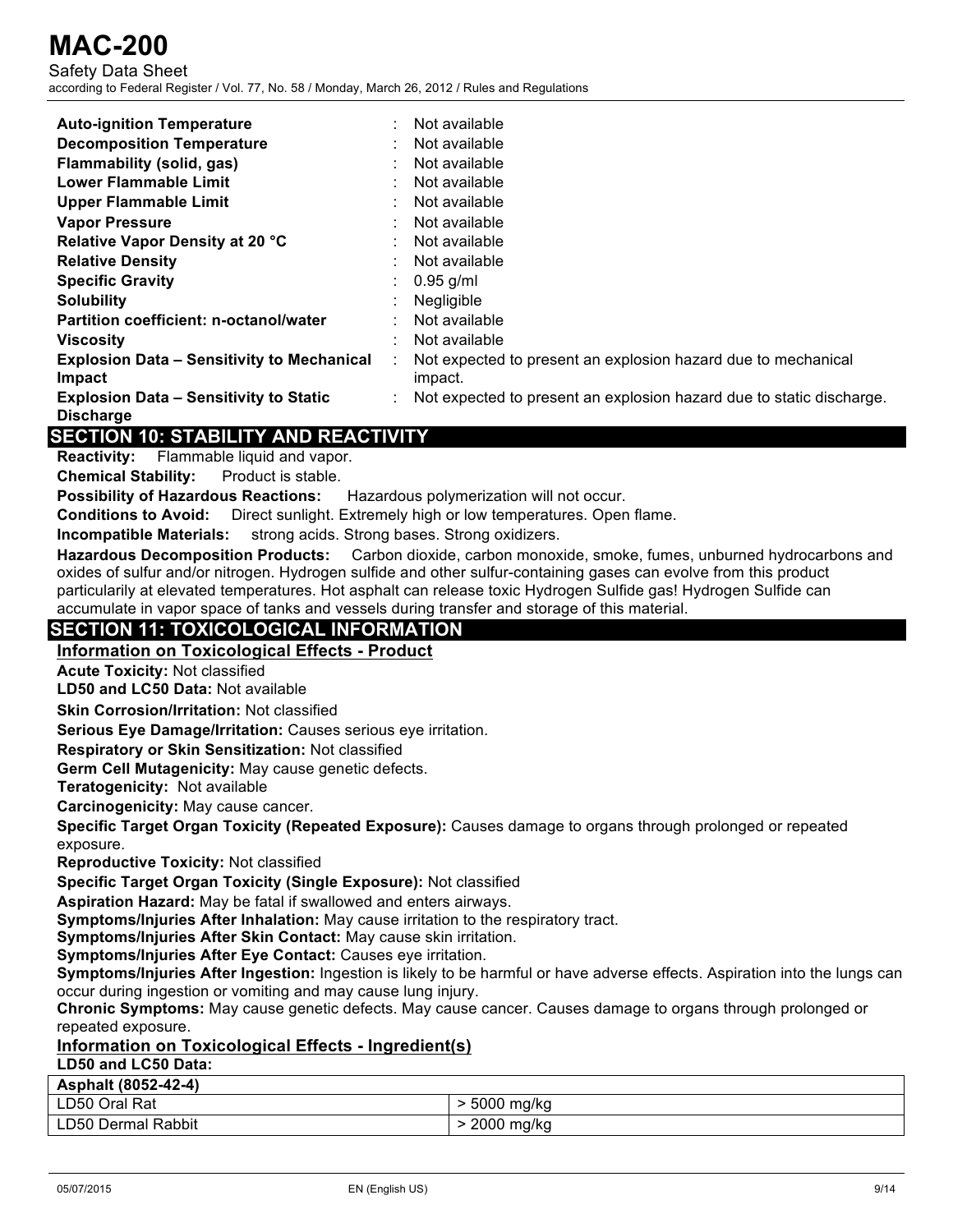| Stoddard solvent (8052-41-3)                                                  |                                                                                                 |                                                                          |  |  |
|-------------------------------------------------------------------------------|-------------------------------------------------------------------------------------------------|--------------------------------------------------------------------------|--|--|
| LD50 Oral Rat                                                                 |                                                                                                 | $>$ 5 g/kg Behavioral somnolence                                         |  |  |
| LD50 Dermal Rabbit                                                            |                                                                                                 | $> 3$ mg/kg                                                              |  |  |
| Benzene, 1,2,4-trimethyl- (95-63-6)                                           |                                                                                                 |                                                                          |  |  |
| LD50 Oral Rat                                                                 |                                                                                                 | 6000 mg/kg                                                               |  |  |
| LD50 Dermal Rabbit                                                            |                                                                                                 | > 3160 mg/kg                                                             |  |  |
| LC50 Inhalation Rat (mg/l)                                                    |                                                                                                 | 18 g/m <sup>3</sup> (Exposure time: 4 h)                                 |  |  |
| Hydrogen sulfide (7783-06-4)                                                  |                                                                                                 |                                                                          |  |  |
| LC50 Inhalation Rat (mg/l)                                                    |                                                                                                 | 0.99 mg/l (Exposure time: 1 h)                                           |  |  |
| 1,3,5-Trimethylbenzene (108-67-8)                                             |                                                                                                 |                                                                          |  |  |
| LC50 Inhalation Rat (mg/l)                                                    |                                                                                                 | 24 g/m <sup>3</sup> (Exposure time: 4 h)                                 |  |  |
| Quartz (14808-60-7)                                                           |                                                                                                 |                                                                          |  |  |
| LD50 Oral Rat                                                                 |                                                                                                 | > 5000 mg/kg                                                             |  |  |
| Isopropyl alcohol (67-63-0)                                                   |                                                                                                 |                                                                          |  |  |
| LD50 Oral Rat                                                                 |                                                                                                 | 4396 mg/kg                                                               |  |  |
| LD50 Dermal Rabbit                                                            |                                                                                                 | 12800 mg/kg                                                              |  |  |
| LC50 Inhalation Rat (ppm)                                                     |                                                                                                 | 16000 ppm (Exposure time: 8 h)                                           |  |  |
| Naphtha, petroleum, hydrodesulfurized heavy (64742-82-1)                      |                                                                                                 |                                                                          |  |  |
| LD50 Oral Rat                                                                 |                                                                                                 | > 5000 mg/kg                                                             |  |  |
| LD50 Dermal Rabbit                                                            |                                                                                                 | > 3160 mg/kg                                                             |  |  |
| Asphalt (8052-42-4)                                                           |                                                                                                 |                                                                          |  |  |
| <b>IARC Group</b>                                                             |                                                                                                 | 2B                                                                       |  |  |
| National Toxicity Program (NTP) Status                                        |                                                                                                 | Twelfth Report - Items under consideration.                              |  |  |
|                                                                               |                                                                                                 |                                                                          |  |  |
| Quartz (14808-60-7)<br><b>IARC Group</b>                                      |                                                                                                 | 1                                                                        |  |  |
|                                                                               |                                                                                                 | Known Human Carcinogens.                                                 |  |  |
| National Toxicity Program (NTP) Status                                        |                                                                                                 |                                                                          |  |  |
| Isopropyl alcohol (67-63-0)<br><b>IARC Group</b>                              |                                                                                                 |                                                                          |  |  |
|                                                                               |                                                                                                 | 3                                                                        |  |  |
| <b>SECTION 12: ECOLOGICAL INFORMATION</b>                                     |                                                                                                 |                                                                          |  |  |
| <b>Toxicity Not classified</b>                                                |                                                                                                 |                                                                          |  |  |
| Stoddard solvent (8052-41-3)                                                  |                                                                                                 |                                                                          |  |  |
| LC50 Fish 1                                                                   | $0.42$ mg/l                                                                                     |                                                                          |  |  |
| Benzene, 1,2,4-trimethyl- (95-63-6)                                           |                                                                                                 |                                                                          |  |  |
| LC50 Fish 1                                                                   | 7.19 (7.19 - 8.28) mg/l (Exposure time: 96 h - Species: Pimephales promelas [flow-<br>through]) |                                                                          |  |  |
| EC50 Daphnia 1                                                                | 6.14 mg/l (Exposure time: 48 h - Species: Daphnia magna)                                        |                                                                          |  |  |
| Hydrogen sulfide (7783-06-4)                                                  |                                                                                                 |                                                                          |  |  |
| LC50 Fish 1                                                                   | 0.0448 mg/l (Exposure time: 96 h - Species: Lepomis macrochirus [flow-through])                 |                                                                          |  |  |
| LC 50 Fish 2                                                                  | 0.016 mg/l (Exposure time: 96 h - Species: Pimephales promelas [flow-through])                  |                                                                          |  |  |
| 1,3,5-Trimethylbenzene (108-67-8)                                             |                                                                                                 |                                                                          |  |  |
| 3.48 mg/l (Exposure time: 96 h - Species: Pimephales promelas)<br>LC50 Fish 1 |                                                                                                 |                                                                          |  |  |
| Isopropyl alcohol (67-63-0)                                                   |                                                                                                 |                                                                          |  |  |
| LC50 Fish 1                                                                   | 9640 mg/l (Exposure time: 96 h - Species: Pimephales promelas [flow-through])                   |                                                                          |  |  |
| EC50 Daphnia 1                                                                |                                                                                                 | 13299 mg/l (Exposure time: 48 h - Species: Daphnia magna)                |  |  |
| EC50 Other Aquatic Organisms 1                                                |                                                                                                 | 1000 mg/l (Exposure time: 96 h - Species: Desmodesmus subspicatus)       |  |  |
| LC 50 Fish 2                                                                  |                                                                                                 | 11130 mg/l (Exposure time: 96 h - Species: Pimephales promelas [static]) |  |  |
| EC50 Other Aquatic Organisms 2                                                |                                                                                                 | 1000 mg/l (Exposure time: 72 h - Species: Desmodesmus subspicatus)       |  |  |
| <b>Persistence and Degradability</b>                                          |                                                                                                 |                                                                          |  |  |
| <b>MAC 200<sup>™</sup></b>                                                    |                                                                                                 |                                                                          |  |  |
| Persistence and Degradability                                                 | Not established.                                                                                |                                                                          |  |  |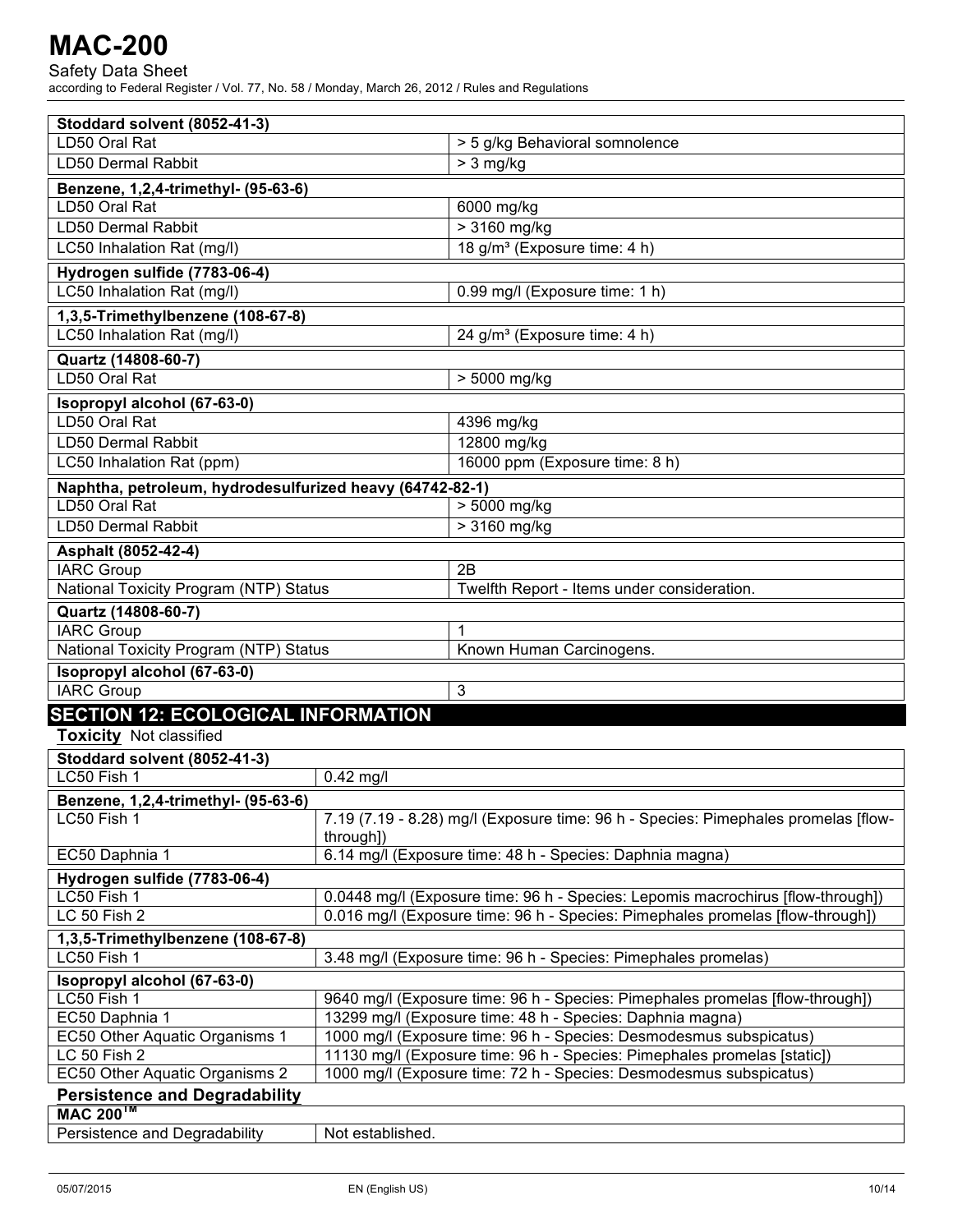| <b>Bioaccumulative Potential</b>                        |                                                                                                                 |
|---------------------------------------------------------|-----------------------------------------------------------------------------------------------------------------|
| <b>MAC 200™</b>                                         |                                                                                                                 |
| <b>Bioaccumulative Potential</b>                        | Not established.                                                                                                |
| Asphalt (8052-42-4)                                     |                                                                                                                 |
| BCF fish 1                                              | (no bioaccumulation expected)                                                                                   |
| Log Pow                                                 | > 6                                                                                                             |
| Stoddard solvent (8052-41-3)                            |                                                                                                                 |
| Log Pow                                                 | 3.16 (Octanol/water partition coefficient 3.16/7.06)                                                            |
| Benzene, 1,2,4-trimethyl- (95-63-6)                     |                                                                                                                 |
| Log Pow                                                 | 3.63                                                                                                            |
| Hydrogen sulfide (7783-06-4)                            |                                                                                                                 |
| BCF fish 1                                              | (no bioaccumulation expected)                                                                                   |
| Log Pow                                                 | 0.45 (at 25 $^{\circ}$ C)                                                                                       |
| Isopropyl alcohol (67-63-0)                             |                                                                                                                 |
| Log Pow                                                 | 0.05 (at 25 $^{\circ}$ C)                                                                                       |
| <b>Mobility in Soil Not available</b>                   |                                                                                                                 |
| <b>Other Adverse Effects</b>                            |                                                                                                                 |
| Other Information: Avoid release to the environment.    |                                                                                                                 |
| <b>SECTION 13: DISPOSAL CONSIDERATIONS</b>              |                                                                                                                 |
|                                                         | Waste Disposal Recommendations: Dispose of waste material in accordance with all local, regional, national, and |
| international regulations.                              |                                                                                                                 |
| <b>SECTION 14: TRANSPORT INFORMATION</b>                | Additional Information: Prevent runoff from entering drains, sewers or waterways.                               |
| 14.1 In Accordance with DOT                             |                                                                                                                 |
|                                                         | : Not regulated                                                                                                 |
| <b>Proper Shipping Name</b><br><b>Hazard Class</b>      |                                                                                                                 |
| <b>Identification Number</b>                            | : UN1999                                                                                                        |
| <b>Label Codes</b>                                      |                                                                                                                 |
| <b>Packing Group</b>                                    |                                                                                                                 |
| <b>ERG Number</b>                                       |                                                                                                                 |
| 14.2 In Accordance with IMDG                            |                                                                                                                 |
| <b>Proper Shipping Name</b>                             | : Tars, liquid                                                                                                  |
| <b>Hazard Class</b>                                     | : 3                                                                                                             |
| <b>Identification Number</b>                            | : UN1999                                                                                                        |
| <b>Packing Group</b>                                    | : III                                                                                                           |
| <b>Label Codes</b>                                      | $\therefore$ 3                                                                                                  |
| EmS-No. (Fire)                                          | $: F-E$                                                                                                         |
| EmS-No. (Spillage)                                      | $: S-E$                                                                                                         |
| <b>MFAG Number</b>                                      |                                                                                                                 |
| 14.3 In Accordance with IATA                            |                                                                                                                 |
| <b>Proper Shipping Name</b>                             | : Tars, liquid                                                                                                  |
| <b>Packing Group</b>                                    | : III                                                                                                           |
| <b>Identification Number</b>                            | : UN1999                                                                                                        |
| <b>Hazard Class</b>                                     | 3                                                                                                               |
| <b>Label Codes</b>                                      |                                                                                                                 |
| <b>ERG Code (IATA)</b>                                  | : 3L                                                                                                            |
| 14.4 In Accordance with TDG Not regulated for transport |                                                                                                                 |
| <b>SECTION 15: REGULATORY INFORMATION</b>               |                                                                                                                 |
| <b>US Federal Regulations</b>                           |                                                                                                                 |
| Asphalt (8052-42-4)                                     |                                                                                                                 |
|                                                         | Listed on the United States TSCA (Toxic Substances Control Act) inventory                                       |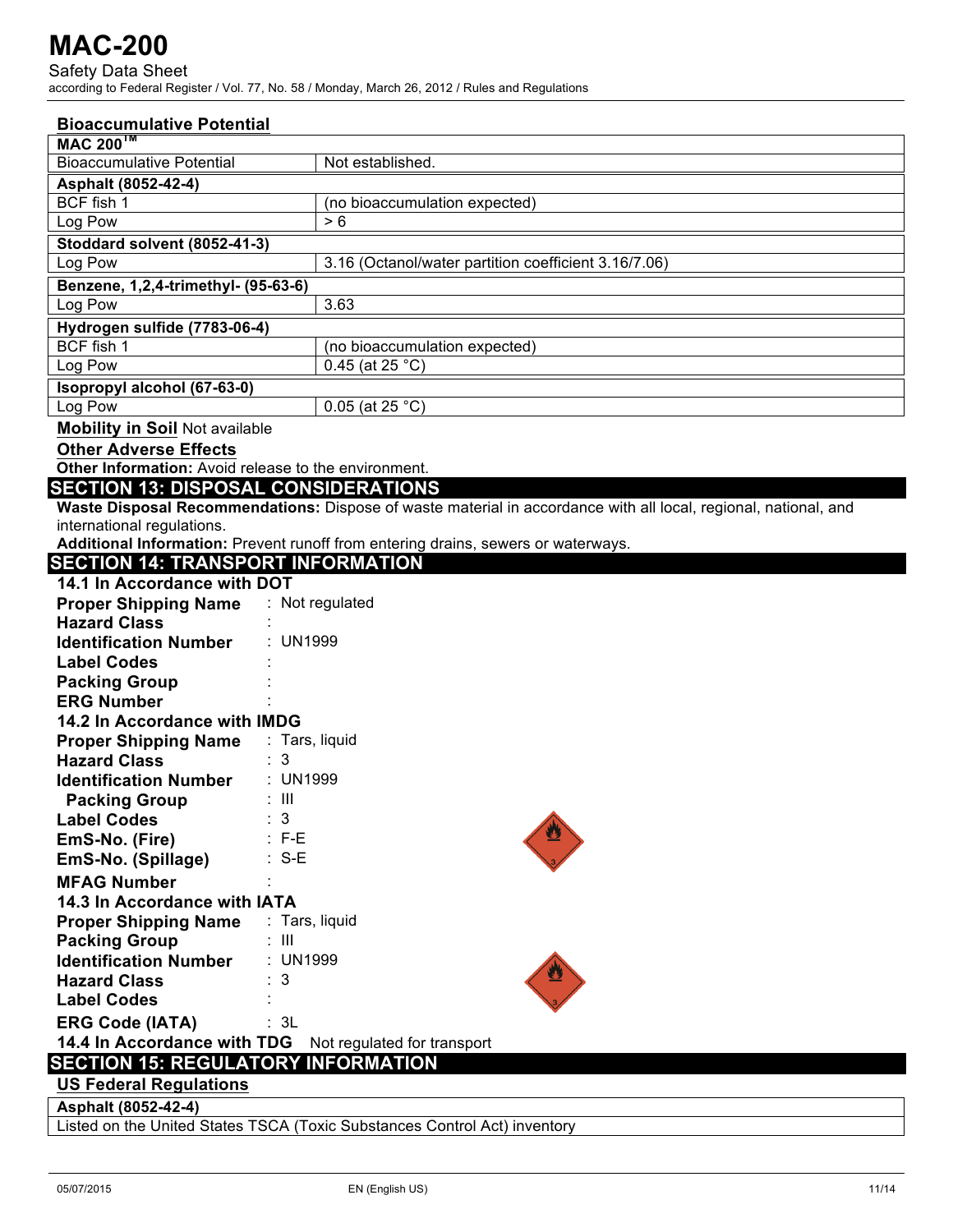Safety Data Sheet

| Stoddard solvent (8052-41-3)                                                |                                                                                               |  |
|-----------------------------------------------------------------------------|-----------------------------------------------------------------------------------------------|--|
| Listed on the United States TSCA (Toxic Substances Control Act) inventory   |                                                                                               |  |
| Benzene, 1,2,4-trimethyl- (95-63-6)                                         |                                                                                               |  |
| Listed on the United States TSCA (Toxic Substances Control Act) inventory   |                                                                                               |  |
| Listed on SARA Section 313 (Specific toxic chemical listings)               |                                                                                               |  |
| <b>SARA Section 313 - Emission Reporting</b>                                | $1.0\%$                                                                                       |  |
| Hydrogen sulfide (7783-06-4)                                                |                                                                                               |  |
| Listed on the United States TSCA (Toxic Substances Control Act) inventory   |                                                                                               |  |
| Listed on SARA Section 302 (Specific toxic chemical listings)               |                                                                                               |  |
| Listed on SARA Section 313 (Specific toxic chemical listings)               |                                                                                               |  |
| <b>SARA Section 302 Threshold Planning Quantity</b>                         | 500                                                                                           |  |
| (TPQ)                                                                       |                                                                                               |  |
| <b>SARA Section 313 - Emission Reporting</b>                                | 1.0%                                                                                          |  |
| 1,3,5-Trimethylbenzene (108-67-8)                                           |                                                                                               |  |
| Listed on the United States TSCA (Toxic Substances Control Act) inventory   |                                                                                               |  |
| <b>EPA TSCA Regulatory Flag</b>                                             | T - T - indicates a substance that is the subject of a Section 4                              |  |
|                                                                             | test rule under TSCA.                                                                         |  |
| Quartz (14808-60-7)                                                         |                                                                                               |  |
| Listed on the United States TSCA (Toxic Substances Control Act) inventory   |                                                                                               |  |
| Isopropyl alcohol (67-63-0)                                                 |                                                                                               |  |
| Listed on the United States TSCA (Toxic Substances Control Act) inventory   |                                                                                               |  |
| Listed on SARA Section 313 (Specific toxic chemical listings)               |                                                                                               |  |
| <b>EPA TSCA Regulatory Flag</b>                                             | T - T - indicates a substance that is the subject of a Section 4                              |  |
|                                                                             | test rule under TSCA.                                                                         |  |
| <b>SARA Section 313 - Emission Reporting</b>                                | 1.0 % (only if manufactured by the strong acid process, no                                    |  |
|                                                                             | supplier notification)                                                                        |  |
| Aluminum (7429-90-5)                                                        |                                                                                               |  |
| Listed on the United States TSCA (Toxic Substances Control Act) inventory   |                                                                                               |  |
| Listed on SARA Section 313 (Specific toxic chemical listings)               |                                                                                               |  |
| <b>SARA Section 313 - Emission Reporting</b>                                | 1.0 % (dust or fume only)                                                                     |  |
| Naphtha, petroleum, hydrodesulfurized heavy (64742-82-1)                    |                                                                                               |  |
| Listed on the United States TSCA (Toxic Substances Control Act) inventory   |                                                                                               |  |
| <b>US State Regulations</b>                                                 |                                                                                               |  |
|                                                                             |                                                                                               |  |
| Quartz (14808-60-7)                                                         |                                                                                               |  |
| U.S. - California - Proposition 65 - Carcinogens List                       | WARNING: This product contains chemicals known to the<br>State of California to cause cancer. |  |
|                                                                             |                                                                                               |  |
| Asphalt (8052-42-4)                                                         |                                                                                               |  |
| RTK - U.S. - Massachusetts - Right To Know List                             |                                                                                               |  |
| RTK - U.S. - New Jersey - Right to Know Hazardous Substance List            |                                                                                               |  |
| RTK - U.S. - Pennsylvania - RTK (Right to Know) List                        |                                                                                               |  |
| Stoddard solvent (8052-41-3)                                                |                                                                                               |  |
| RTK - U.S. - Massachusetts - Right To Know List                             |                                                                                               |  |
| RTK - U.S. - New Jersey - Right to Know Hazardous Substance List            |                                                                                               |  |
| RTK - U.S. - Pennsylvania - RTK (Right to Know) List                        |                                                                                               |  |
| Benzene, 1,2,4-trimethyl- (95-63-6)                                         |                                                                                               |  |
| RTK - U.S. - Massachusetts - Right To Know List                             |                                                                                               |  |
| RTK - U.S. - New Jersey - Right to Know Hazardous Substance List            |                                                                                               |  |
| RTK - U.S. - Pennsylvania - RTK (Right to Know) - Environmental Hazard List |                                                                                               |  |
| RTK - U.S. - Pennsylvania - RTK (Right to Know) List                        |                                                                                               |  |
| Hydrogen sulfide (7783-06-4)                                                |                                                                                               |  |
| RTK - U.S. - Massachusetts - Right To Know List                             |                                                                                               |  |
| RTK - U.S. - New Jersey - Right to Know Hazardous Substance List            |                                                                                               |  |
| RTK - U.S. - Pennsylvania - RTK (Right to Know) - Environmental Hazard List |                                                                                               |  |
| RTK - U.S. - Pennsylvania - RTK (Right to Know) List                        |                                                                                               |  |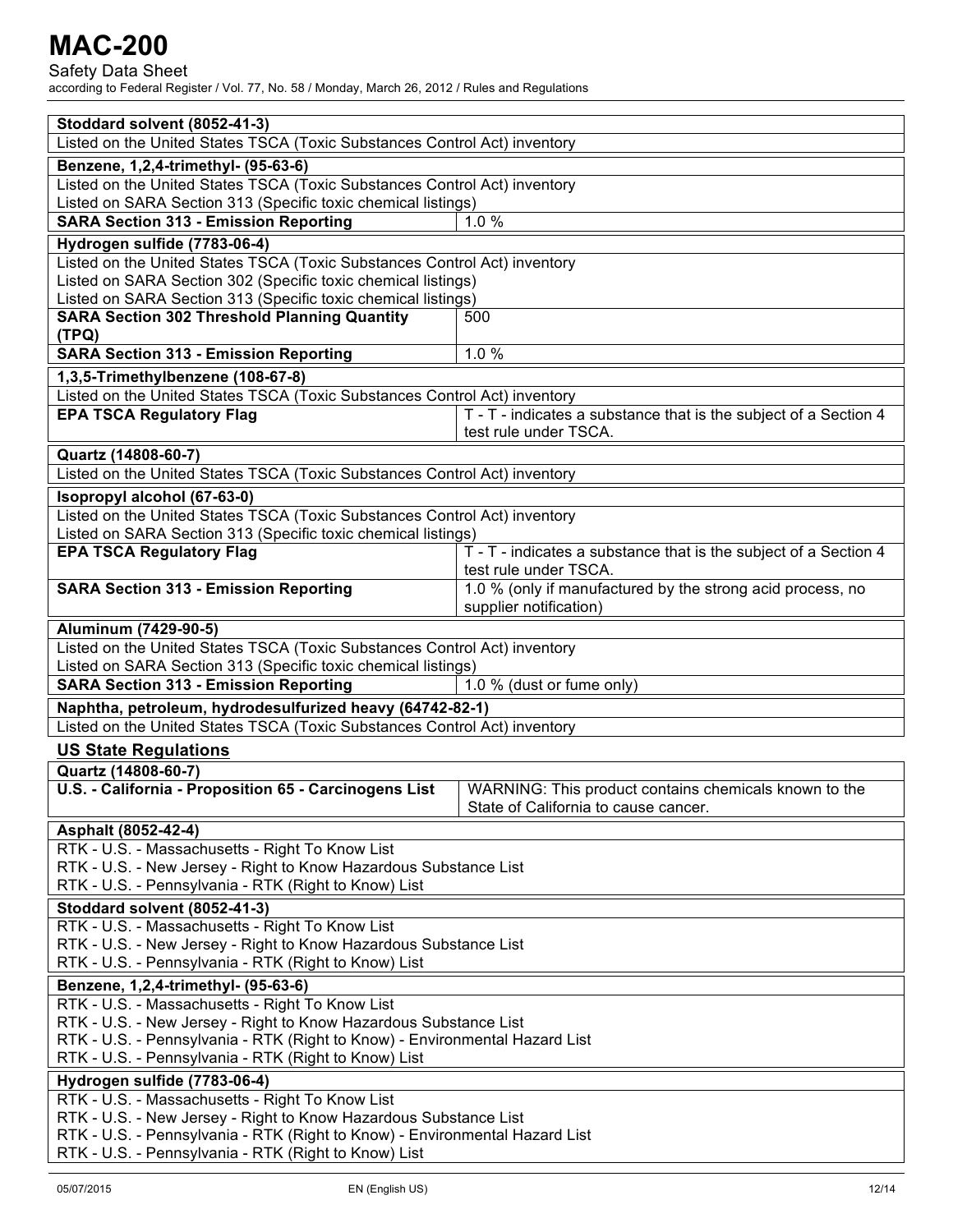Safety Data Sheet

| 1,3,5-Trimethylbenzene (108-67-8)                                                                                                   |                                                                                            |  |
|-------------------------------------------------------------------------------------------------------------------------------------|--------------------------------------------------------------------------------------------|--|
| RTK - U.S. - Massachusetts - Right To Know List                                                                                     |                                                                                            |  |
| Quartz (14808-60-7)                                                                                                                 |                                                                                            |  |
| RTK - U.S. - Massachusetts - Right To Know List                                                                                     |                                                                                            |  |
| RTK - U.S. - New Jersey - Right to Know Hazardous Substance List                                                                    |                                                                                            |  |
| RTK - U.S. - Pennsylvania - RTK (Right to Know) List                                                                                |                                                                                            |  |
| Isopropyl alcohol (67-63-0)                                                                                                         |                                                                                            |  |
| RTK - U.S. - Massachusetts - Right To Know List                                                                                     |                                                                                            |  |
|                                                                                                                                     | RTK - U.S. - New Jersey - Right to Know Hazardous Substance List                           |  |
| RTK - U.S. - Pennsylvania - RTK (Right to Know) - Environmental Hazard List                                                         |                                                                                            |  |
| RTK - U.S. - Pennsylvania - RTK (Right to Know) List                                                                                |                                                                                            |  |
| Aluminum (7429-90-5)                                                                                                                |                                                                                            |  |
| RTK - U.S. - Massachusetts - Right To Know List                                                                                     |                                                                                            |  |
| RTK - U.S. - New Jersey - Right to Know Hazardous Substance List                                                                    |                                                                                            |  |
| RTK - U.S. - Pennsylvania - RTK (Right to Know) - Environmental Hazard List<br>RTK - U.S. - Pennsylvania - RTK (Right to Know) List |                                                                                            |  |
|                                                                                                                                     |                                                                                            |  |
| <b>Canadian Regulations</b>                                                                                                         |                                                                                            |  |
| <b>MAC 200<sup>™</sup></b>                                                                                                          |                                                                                            |  |
| <b>WHMIS Classification</b>                                                                                                         | Class B Division 3 - Combustible Liquid                                                    |  |
|                                                                                                                                     | Class D Division 2 Subdivision A - Very toxic material causing other toxic effects         |  |
|                                                                                                                                     | Class D Division 2 Subdivision B - Toxic material causing other toxic effects              |  |
|                                                                                                                                     |                                                                                            |  |
|                                                                                                                                     |                                                                                            |  |
|                                                                                                                                     |                                                                                            |  |
|                                                                                                                                     |                                                                                            |  |
| Asphalt (8052-42-4)                                                                                                                 |                                                                                            |  |
|                                                                                                                                     | Listed on the Canadian DSL (Domestic Substances List) inventory.                           |  |
| Stoddard solvent (8052-41-3)                                                                                                        |                                                                                            |  |
|                                                                                                                                     | Listed on the Canadian DSL (Domestic Substances List) inventory.                           |  |
| Listed on the Canadian Ingredient Disclosure List                                                                                   |                                                                                            |  |
| <b>WHMIS Classification</b>                                                                                                         | Class B Division 3 - Combustible Liquid                                                    |  |
|                                                                                                                                     | Class D Division 2 Subdivision B - Toxic material causing other toxic effects              |  |
| Benzene, 1,2,4-trimethyl- (95-63-6)                                                                                                 |                                                                                            |  |
| Listed on the Canadian DSL (Domestic Substances List) inventory.                                                                    |                                                                                            |  |
| Listed on the Canadian Ingredient Disclosure List                                                                                   |                                                                                            |  |
|                                                                                                                                     | WHMIS Classification   Class B Division 3 - Combustible Liquid                             |  |
|                                                                                                                                     | Class D Division 2 Subdivision A - Very toxic material causing other toxic effects         |  |
|                                                                                                                                     | Class D Division 2 Subdivision B - Toxic material causing other toxic effects              |  |
| Hydrogen sulfide (7783-06-4)                                                                                                        |                                                                                            |  |
|                                                                                                                                     | Listed on the Canadian DSL (Domestic Substances List) inventory.                           |  |
| Listed on the Canadian Ingredient Disclosure List<br><b>WHMIS Classification</b>                                                    |                                                                                            |  |
|                                                                                                                                     | Class A - Compressed Gas<br>Class B Division 1 - Flammable Gas                             |  |
|                                                                                                                                     | Class D Division 1 Subdivision A - Very toxic material causing immediate and serious toxic |  |
|                                                                                                                                     | effects                                                                                    |  |
|                                                                                                                                     | Class D Division 2 Subdivision B - Toxic material causing other toxic effects              |  |
| 1,3,5-Trimethylbenzene (108-67-8)                                                                                                   |                                                                                            |  |
| Listed on the Canadian DSL (Domestic Substances List) inventory.                                                                    |                                                                                            |  |
| Listed on the Canadian Ingredient Disclosure List                                                                                   |                                                                                            |  |
| <b>WHMIS Classification</b>                                                                                                         | Class B Division 3 - Combustible Liquid                                                    |  |
| Quartz (14808-60-7)                                                                                                                 |                                                                                            |  |
| Listed on the Canadian DSL (Domestic Substances List) inventory.                                                                    |                                                                                            |  |
| Listed on the Canadian Ingredient Disclosure List                                                                                   |                                                                                            |  |
|                                                                                                                                     |                                                                                            |  |